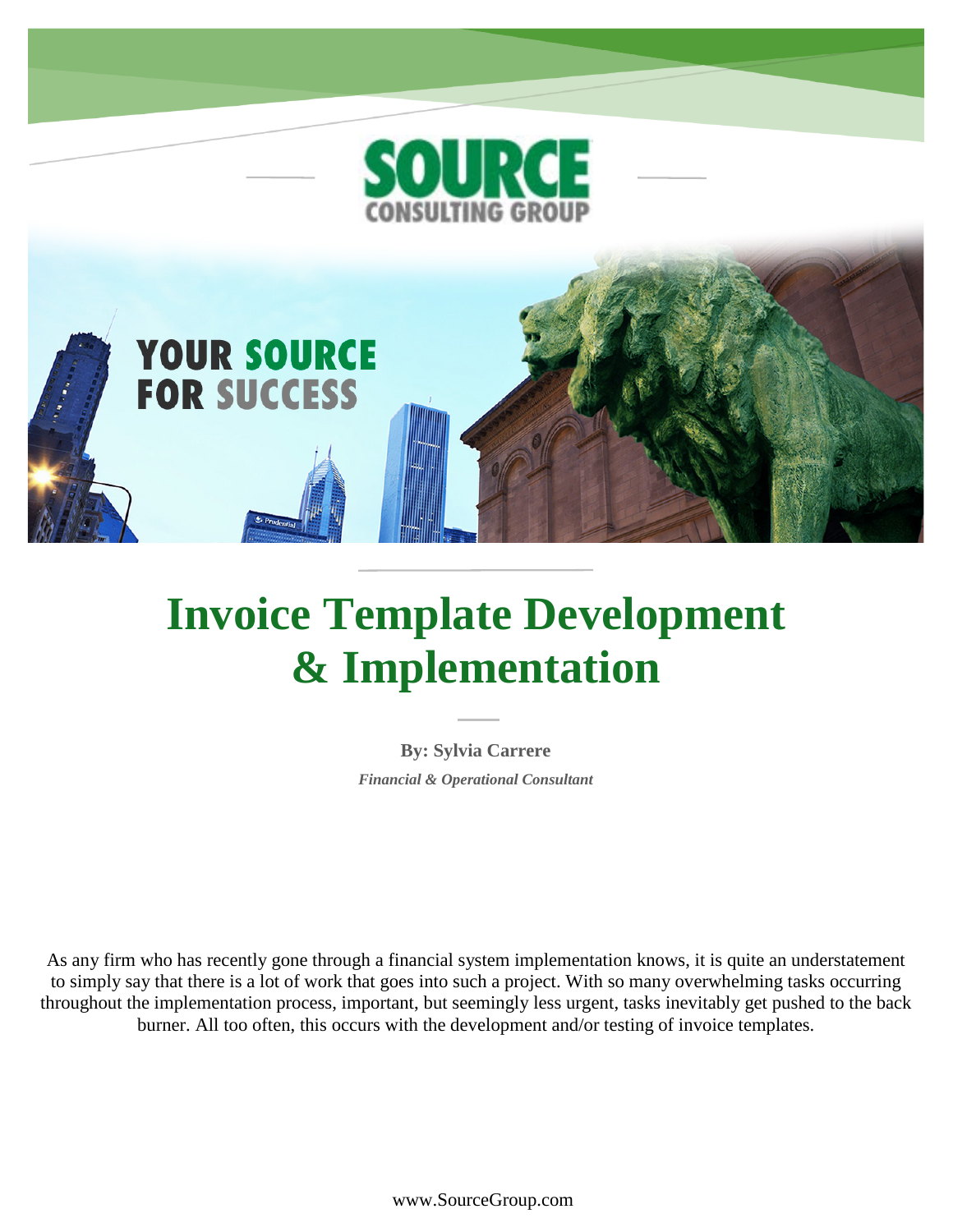

## **Importance**

The successful development and testing of invoice templates is critical when it comes to the revenue generation and collection processes. When these tasks are neglected, or are met with minimal resource allocation, panic customarily sets in soon before or after system go-live because the billing invoices were not fully developed or tested for different types of billing data scenarios. As a result, the firm's revenue generation is impacted negatively. Template implementation is habitually assigned a lower priority for a variety of reasons, and some of the primary culprits include:

- Low staffing or spreading individuals too thin.
- People are busy with other tasks, including their daily job requirements.
- Other implementation items appear too critical to ignore, and overshadow templates.
- Needed resources, as well as the time and effort needed to design, develop, and test templates, are underestimated.

As the reader may notice, the final bullet does well in highlighting an underlining theme that many firms fail to recognize: The template development process is both critical to operations, and regularly undervalued in scope. To avoid falling into this predicament, it is instrumental to begin the process in as far advance as possible. This includes:

- Analyzing current invoice formats.
- Developing lists/spreadsheets of current formats Determine which formats are currently used, and their components (such as the time and cost format, what aspects are included, etc.).
- Identifying any obsolete formats.
- Discussing with others whether or not there are any invoice formats that are manually produced or edited (the ultimate goal is to have the billing system produce all invoices without the need for additional edits).
- Developing new template specification documentation to accommodate firm needs (professional assistance is useful in this regard).

# **Designing Templates**

Just as an overall system implementation project is a great time to start anew with data organization and presentation, so too is it an ideal time to redesign templates. Not only are firms more open to change during this period, but if a new financial system was needed, then chances are the invoice templates could use a fresh, updated, more professional look. It is also the most logical time to determine if old templates truly met needs, and not in the sense that,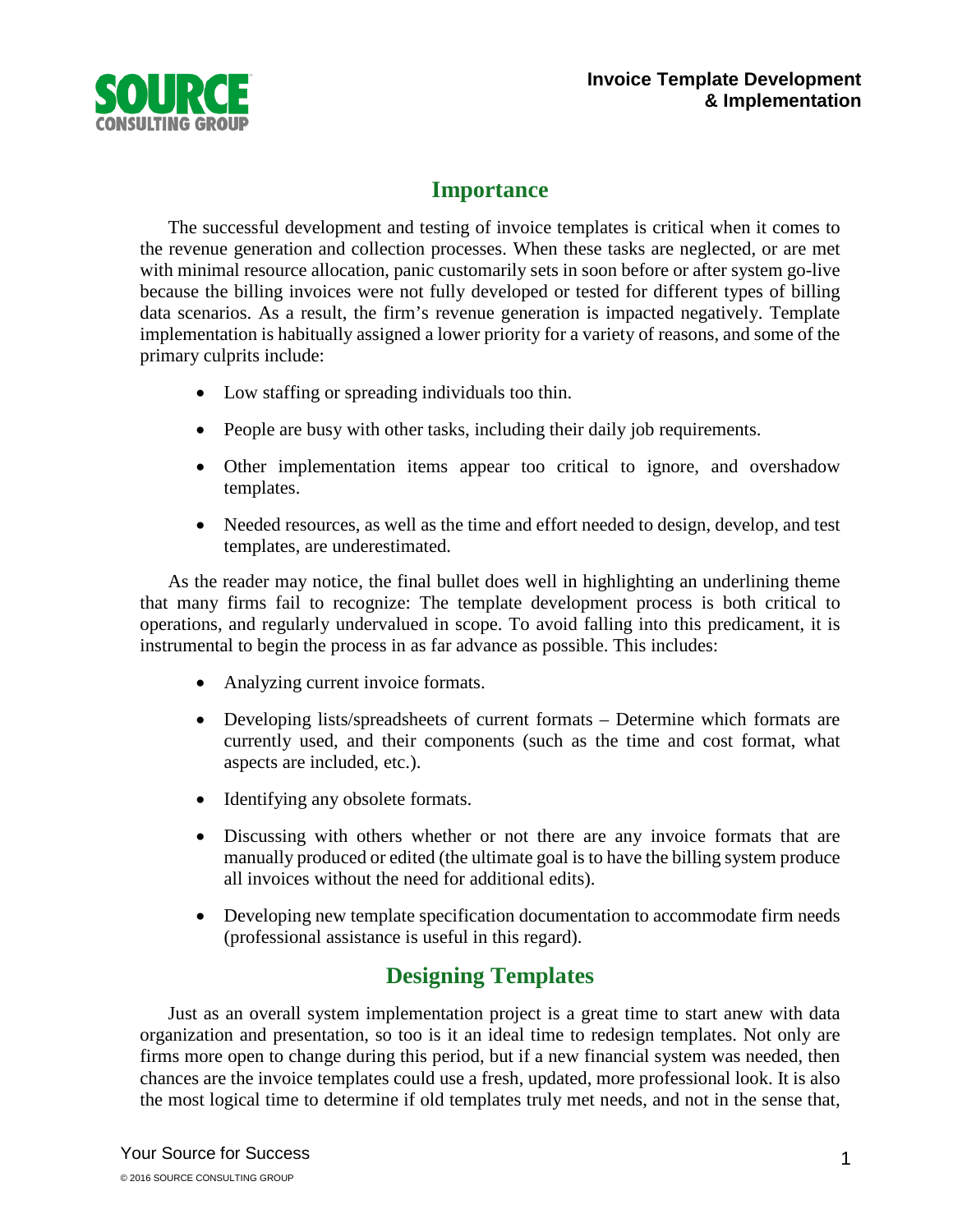

"We have always done it that way." While it is intuitive to some to keep the same look, layout, and template analysis procedures as before, for reasons that will be explained below, it is almost always more beneficial to change the templates along with the system. As a short aside:

*Before going hog-wild with developing templates, first see if the billing software being implemented comes with standard templates (this especially applies to firms with smaller budgets). Take the time to review them in order to see if they meet your firm's needs. Sometimes they happen to be close enough to use or modify accordingly, while other times it is more cost effective to develop brand new templates (this should be judged by the template developer).*

The primary reason to update template designs while implementing a new billing system is to fully develop specifications to meet your firm's needs. Except for the extremely rare occasion, it is more efficient, cost effective, and accurate to have the system produce the desired output rather than allowing the billing and/or secretarial staff to edit the billing invoices after they are processed/produced by the system. If possible, timekeepers/fee earners should be discouraged or disallowed from simply "doing their own thing" and manually producing their own bills. This takes time and nullifies any benefits that could have been acquired from a standard firm layout/procedure.

Secondly, billing invoices can be a powerful marketing tool, as they reflect the firm's overall image. Invoices are not only seen by the recipient's accounts payable clerk. They are also sent to the appropriate contact person, and what they see is a reflection upon your firm. If not previously done, a firm design/format should be standard for invoices and billing statements. A marketing team can be consulted to address these concerns and help improve the overall appearance of these documents. Specifics to consider when generating a firm standard design/format include:

- Deciding on one firm logo to appear on all documents, but, where appropriate, with slight variations (for example, one region might display "LLP" within the firm name, while another might not).
- Assigning standard, with the possible exception for some languages, overall fonts, spacing, and ordering of invoice sections (cover page, time, cost, AR, remittance page, etc.) regardless of the given office or location. This is not to say that within the invoice there cannot be numerous individual section variations and options, but the overall appearance should have continuity across the firm, regardless of where the invoice is produced.
- Listing the local billing office first within the letterhead section. Including the other offices afterward is acceptable, so long as they follow the standardized firm font and spacing guidelines.
- *\*Regarding local statutory requirements, which are commonly displayed in the footer section, listing them can still be done without impacting the overall firm standard appearance.*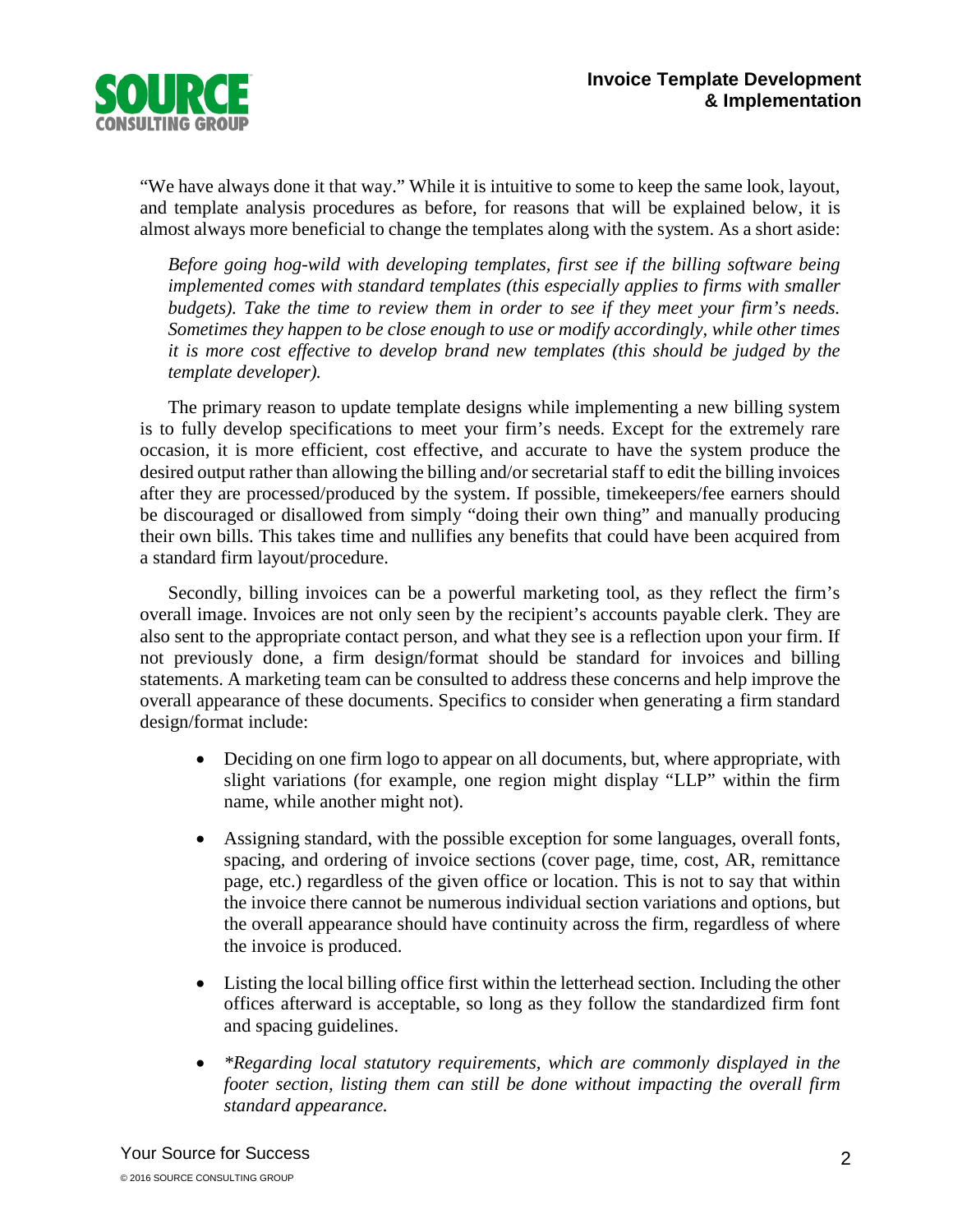

If your firm decides to make changes to template designs, allocate the coordinating responsibility to one person. This single person will be better able to work closely with the template developer. All template additions and changes requested should be filtered through, and approved by, this one person. If additional approval is needed, then this person can obtain approval before submitting the requested work to the developer. The template developer, therefore, should take instructions from this person only. Some of the advantages of this arrangement are as follows:

- It avoids duplicate template additions/change requests.
- It minimizes, and helps detect, possible template coding conflicts before the request is sent to the template developer.
- The priorities of additions/change requests are more consistently set.
- It allows the template developer to focus on coding, and not coordinating requests coming from multiple sources.

Finally, it is beneficial to create and maintain a catalog of invoice template options that is then distributed to relevant staff (such as secretaries and attorneys). Draft samples can pretty easily be created in Microsoft Word. This format is not only useful when reviewing the look and layout of the templates before time is spent on actually developing them, but it helps the template developer visualize the desired results as well.

### **Testing Templates**

Once templates have been successfully designed, it follows that they will need to be tested. The way to begin this is by developing testing scripts. Ideally, testing scripts will:

- Keep track of items in need of testing.
- Indicate items that have passed testing.
- Indicate items that have failed testing.

Templates should be retested using testing scripts after each test data conversion. Unfortunately, though, even with testing scripts, it is difficult to document every permutation of testing the template, since templates are written in individual sections. In addition to testing scripts, an issues tracking log with detailed information about issues found during testing, and notes regarding applied changes, is vital.

If your firm cannot dedicate the majority of a staff person's time to testing, then it is better to utilize professional assistance than neglect the project, or allocate insufficient resources to it, as discussed earlier. Furthermore, it will provide more time for the staff members whom would have been responsible for testing to complete normal firm business. Due to time constraints, staff testers usually only test for specified layouts, and do not typically venture into unforeseen data combination scenarios.